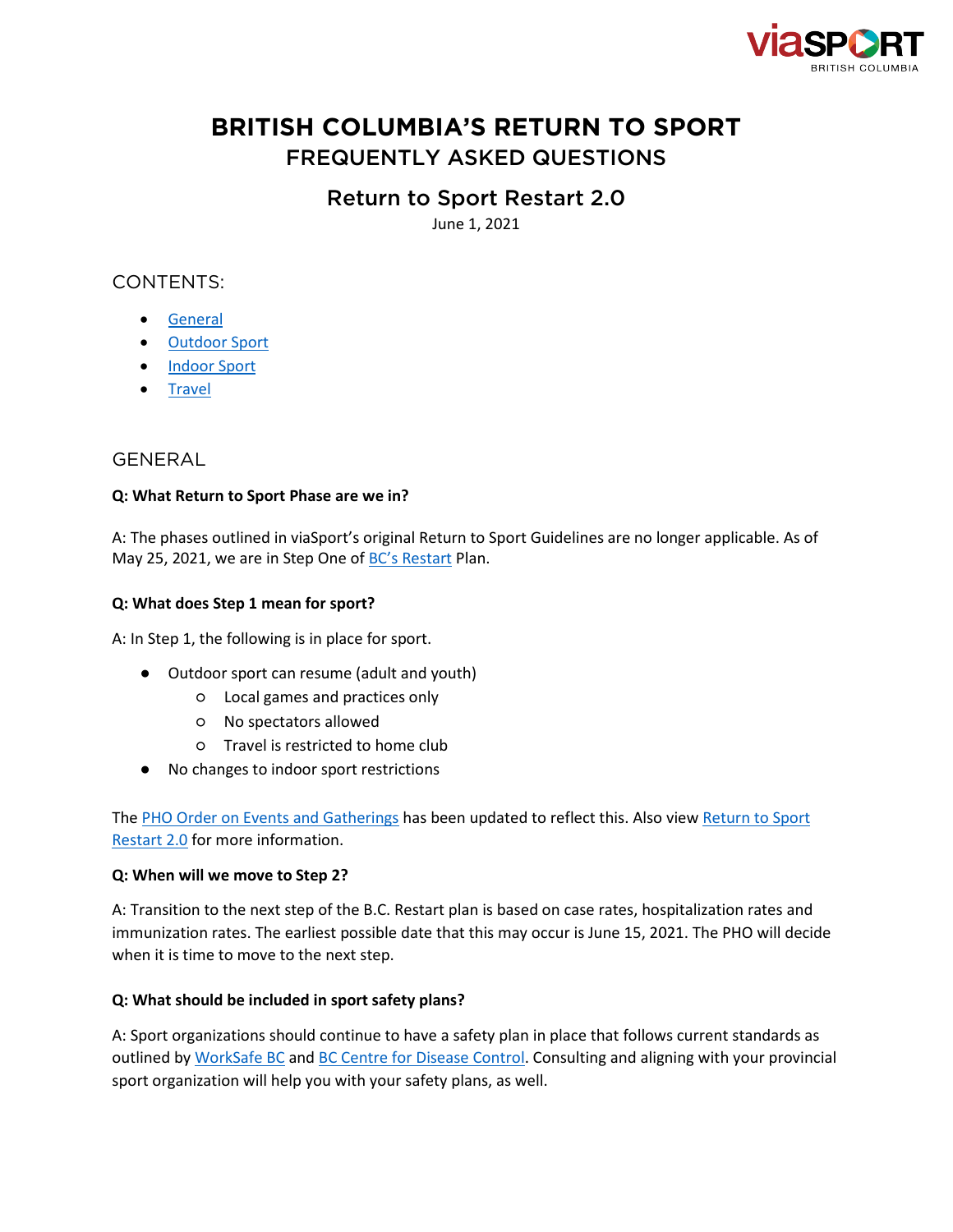

### **Q: Are approvals required on Return to Sport plans?**

A: Sport-specific plans developed by Provincial Sport Organizations or at the club level do not require government or viaSport approval. Sport organizations should continue to ensure that their organization is following best practices from a governance and risk management perspective. An organization's board has fiduciary responsibility and is accountable for the decisions and work of the organization. Each board should understand and be comfortable with the level of risk the organization is taking on.

### **Q: What will future phases look like in regards to sport activity?**

A: The [Return to Sport Restart 2.0 i](http://www.viasport.ca/return-to-sport-2021)s a living document that will continue to be updated as more details are available for each step of the four-step restart plan. Please refer back to the [viaSport website](https://www.viasport.ca/return-sport) for the most up-to-date information.

#### **Q: How will facilities differ in their approaches to Return to Sport and access?**

A: Facilities will want to ensure that all user groups have a return to sport plan in place that is aligned with B.C.'s Restart plan. Each facility will likely also have additional considerations that impact their ability to reopen or expand the use of their facility (staffing, cleaning, etc.). Sport organizations should work with the facility operators to fully understand the facility's processes and timing.

#### **Q: Is the government liability protection still in affect?**

A: The Province of B.C. extended COVID-19 liability coverage to organizations through the COVID-19 [Related Measures Act](https://www.bclaws.gov.bc.ca/civix/document/id/oic/oic_cur/0459_2020?utm_source=PSO+Connector&utm_campaign=7c26df1d8d-Sportscape_2019_COPY_01&utm_medium=email&utm_term=0_9305c55a53-7c26df1d8d-405911030) (CRMA). The regulation protects people from proceedings for civil liability for damages resulting from transmission or exposure to the virus that causes COVID-19. The Act remains in effect until it is repealed.

#### **Q: What is the definition of "home club" and does it include leagues?**

A: A participant's home club is the organization, club or facility at which they regularly train and play, and where they are registered for ongoing sport programming. *Note*: For leagues that also operate as home clubs, if the league is located in different communities, travel shouldn't be occurring right now.

# <span id="page-1-0"></span>OUTDOOR SPORT

#### **Q: What outdoor sport activities are permitted?**

A: Outdoor sports for both youth and adults may occur under the following conditions:

- Outdoor sports practices and games are permitted within their home club.
- Participants are not required to maintain physical distance.
- Maximum group sizes for adult sport is 50 people.
- Cohorts are not required.
- No spectators are allowed.

Home club—the sport organization, club or facility with, or at which, a person is registered for ongoing sport programming.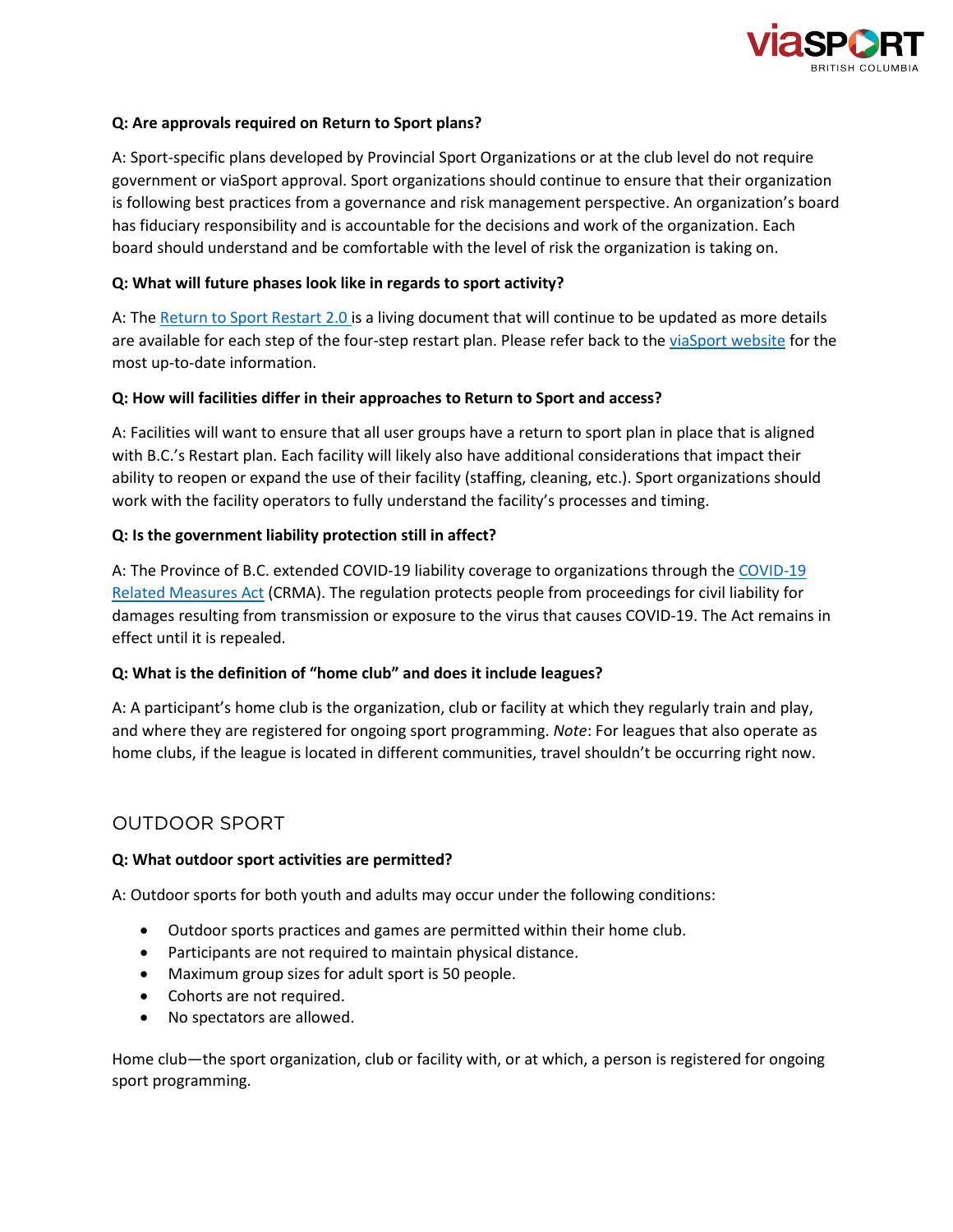

### **Q: Are there maximum group sizes in place for outdoor sport?**

A: Group sizes should account for all participants including athletes, coaches, volunteers, etc. Maximum group size for outdoor adult sport and varsity sport is 50 people. There is no maximum group size for youth sport in order to ensure proper adult supervision is in place; however, no spectators are allowed.

Maximum group sizes apply to the field of play and the participants that are gathering for a specific sport activity. If your sport activity takes place in a facility that can accommodate multiple sport activities in separate spaces, the participants must not have contact with participants in another part of the facility.

# <span id="page-2-0"></span>INDOOR SPORT

# **Q: What indoor sport activities are allowed for children and youth?**

A: Indoor sport for children and youth (under 22 years of age) is permitted but:

- participants must maintain a physical distance of three metres from one another;
- activities should be low risk of transmitting the virus (e.g. individual activities, group training that maintains physical distance);
- there are no spectators allowed, unless to provide care (i.e. first aid) to a participant.
- Travel to home club only (and cannot cross travel zones)

Home club is defined as the sport organization, club or facility with, or at which, a person is registered for ongoing sport programming.

#### **Q: What indoor sport activities are allowed for adults?**

A: Indoor sport for adults (22 and older) are limited to:

- Physical distance of three metres is always maintained on the field of play, unless the participants reside in the same private residence.
- All indoor sport activities for adults (22 years of age and older) are limited to a maximum of two people.
- No spectators are allowed.
- Individuals may travel to their home club for sport activities.

Home club is defined as the sport organization, club or facility with, or at which, a person is registered for ongoing sport programming.

# **Q: Are there maximum group sizes in place for indoor sport?**

A: Indoor adult sport is limited to group sizes of two people. Maximum group sizes for indoor youth sport can be determined by the facility based on the ability of the participants to maintain physical distance.